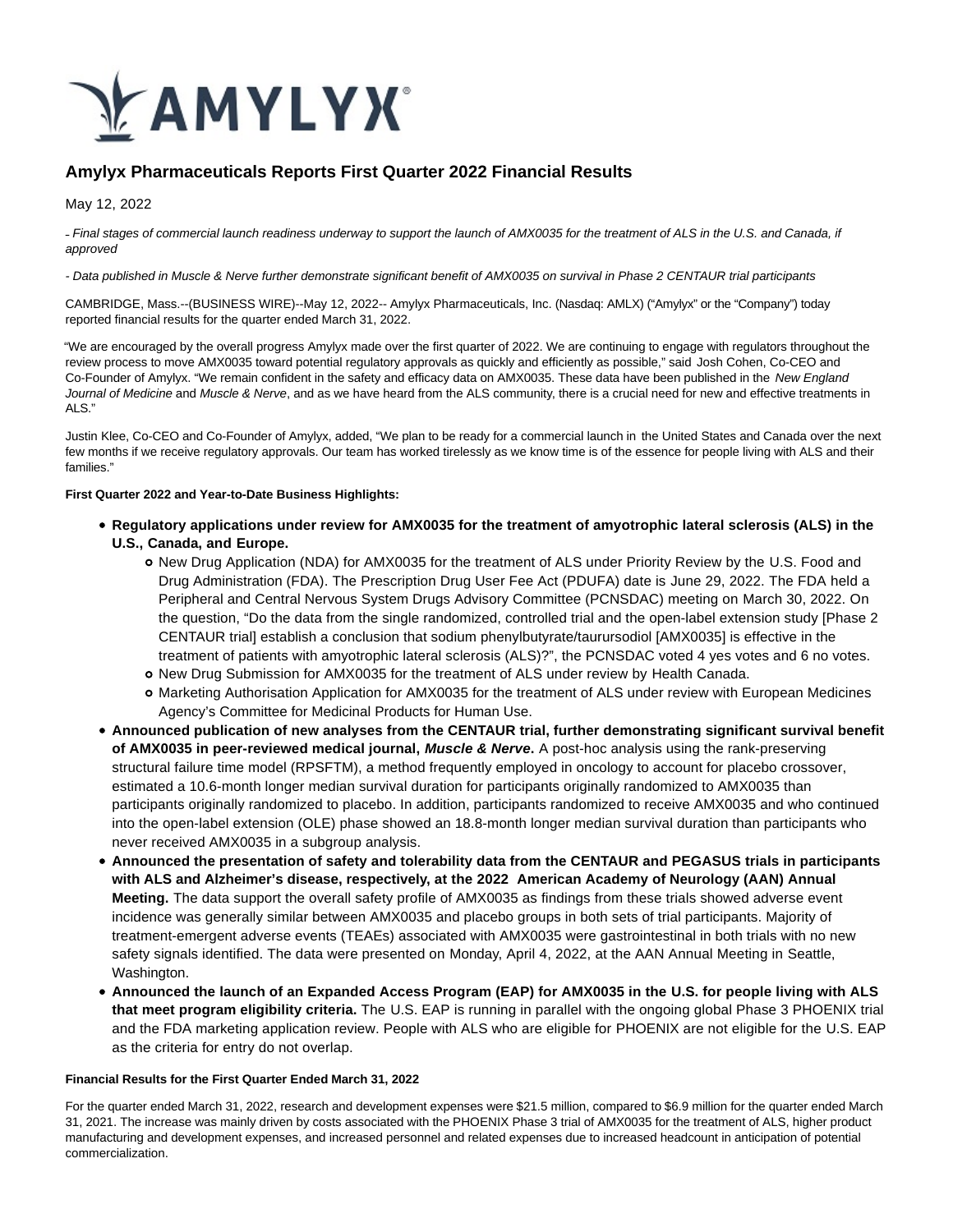General and administrative expenses were \$26.4 million for the quarter ended March 31, 2022, compared to \$6.0 million for the quarter ended March 31, 2021. The increase was primarily due to higher personnel costs as a result of hiring additional employees to support launch preparation initiatives and an increase in professional service fees associated with commercial readiness activities.

Net loss for the quarter ended March 31, 2022 was \$47.8 million, or \$0.93 per share, compared to a net loss of \$14.5 million, or \$2.33 per share, in 2021.

Cash, cash equivalents and short-term investments were \$255.2 million at March 31, 2022, compared to \$96.1 million at December 31, 2021. The increase was primarily driven by the completion of an initial public offering of common stock in January 2022.

#### **About AMX0035**

AMX0035 is a proprietary oral fixed-dose combination of two small molecules: sodium phenylbutyrate (PB), which is a small molecular chaperone designed to reduce the unfolded protein response (UPR), preventing cell death resulting from the UPR, and taurursodiol (TURSO; also known as ursodoxicoltaurine), which is a Bax inhibitor designed to reduce cell death through apoptosis. PB and TURSO were combined in a fixed-dose formulation in an effort to reduce neuronal death and dysfunction. AMX0035 is designed to target the endoplasmic reticulum and mitochondrialdependent neuronal degeneration pathways in ALS and other neurodegenerative diseases.

### **About the CENTAUR Trial**

CENTAUR was a multicenter Phase 2 clinical trial in 137 participants with ALS encompassing a 6-month randomized placebo-controlled phase and an open-label long-term follow-up phase. The trial met its primary efficacy endpoint of reducing functional decline as measured by the ALS Functional Rating Scale-Revised (ALSFRS-R).

Overall, reported rates of adverse events and discontinuations were similar between AMX0035 and placebo groups during the 24-week randomized phase; however, gastrointestinal events occurred with greater frequency (≥2%) in the AMX0035 group. Detailed data from CENTAUR is published in the New England Journal of Medicine (NEJM) and Muscle & Nerve.

The CENTAUR trial was funded, in part, by the ALS ACT grant and the ALS Ice Bucket Challenge, and was supported by The ALS Association, ALS Finding a Cure (a program of The Leandro P. Rizzuto Foundation), the Northeast ALS Consortium, and the Sean M. Healey & AMG Center for ALS at Mass General.

#### **About the PEGASUS Trial**

PEGASUS [\(NCT03533257\)](https://cts.businesswire.com/ct/CT?id=smartlink&url=https%3A%2F%2Fclinicaltrials.gov%2Fct2%2Fshow%2FNCT03533257%3Fterm%3Dpegasus%26cond%3DAlzheimer%2BDisease%26draw%3D2%26rank%3D1&esheet=52717004&newsitemid=20220512005325&lan=en-US&anchor=NCT03533257&index=1&md5=9c059b46ef4744e5bcd02212e1229e6f) was a randomized, double-blind, multi-center, placebo-controlled trial evaluating the safety, tolerability and activity of AMX0035 in 95 adults with dementia or late mild cognitive impairment (MCI) due to Alzheimer's Disease (AD) over 24 weeks of treatment. The trial was designed to evaluate tolerability in this patient population while also assessing efficacy measures and diverse, disease-relevant markers to allow for evaluation and correlation of imaging-based markers, neurobiological changes, functional measures, and cognitive outcomes in a broad group of people with AD.

#### **About the PHOENIX Trial**

The Phase 3 PHOENIX clinical trial [\(NCT05021536\)](https://cts.businesswire.com/ct/CT?id=smartlink&url=https%3A%2F%2Fclinicaltrials.gov%2Fct2%2Fshow%2FNCT05021536%3Fterm%3DNCT05021536%26draw%3D2%26rank%3D1&esheet=52717004&newsitemid=20220512005325&lan=en-US&anchor=NCT05021536&index=2&md5=41b7bce4a93b73bf4165b2a4cf4f7fed) is a 48-week, randomized placebo-controlled global clinical trial further evaluating the safety and efficacy of AMX0035 (PB/TURSO) in people with ALS. The primary efficacy outcome of the trial will be a joint assessment of Amyotrophic Lateral Sclerosis Functional Rating Scale-Revised (ALSFRS-R) total score progression over 48 weeks and survival. Secondary efficacy outcomes will include change in slow vital capacity (SVC), measured both at home using a self-administered spirometer to support virtual data collection and at clinic sites using standard spirometry, quality of life patient-reported outcome assessments, ventilation-free survival rates and other measures.

More information on the PHOENIX trial can be found a[t www.clinicaltrials.gov a](https://cts.businesswire.com/ct/CT?id=smartlink&url=http%3A%2F%2Fwww.clinicaltrials.gov&esheet=52717004&newsitemid=20220512005325&lan=en-US&anchor=www.clinicaltrials.gov&index=3&md5=c3dbb78bf2dae43afb2ebc8ff53f72be)nd eudract.ema.europa.eu.

#### **About Amylyx Pharmaceuticals**

Amylyx Pharmaceuticals, Inc. is a clinical-stage biopharmaceutical company working on developing a novel therapeutic for amyotrophic lateral sclerosis (ALS) and other neurodegenerative diseases. For more information, visi[t amylyx.com a](https://cts.businesswire.com/ct/CT?id=smartlink&url=http%3A%2F%2Famylyx.com&esheet=52717004&newsitemid=20220512005325&lan=en-US&anchor=amylyx.com&index=4&md5=845c5be8179ca1c6a8d8f72d345b2a14)nd follow us on [LinkedIn a](https://cts.businesswire.com/ct/CT?id=smartlink&url=https%3A%2F%2Fwww.linkedin.com%2Fcompany%2Famylyx&esheet=52717004&newsitemid=20220512005325&lan=en-US&anchor=LinkedIn&index=5&md5=9da90d03cf051b17a125437578409bdb)n[d Twitter.](https://cts.businesswire.com/ct/CT?id=smartlink&url=https%3A%2F%2Ftwitter.com%2FAmylyxPharma&esheet=52717004&newsitemid=20220512005325&lan=en-US&anchor=Twitter&index=6&md5=699c6e10d2df0913c1b8226d045bcd37) For investors, please visi[t investors.amylyx.com.](https://cts.businesswire.com/ct/CT?id=smartlink&url=http%3A%2F%2Finvestors.amylyx.com&esheet=52717004&newsitemid=20220512005325&lan=en-US&anchor=investors.amylyx.com&index=7&md5=d517eb22491215fe70042aaaf3d7a022)

#### **Forward-Looking Statements**

Statements contained in this press release regarding matters that are not historical facts are "forward-looking statements" within the meaning of the Private Securities Litigation Reform Act of 1995, as amended. Because such statements are subject to risks and uncertainties, actual results may differ materially from those expressed or implied by such forward-looking statements. Such statements include, but are not limited to, statements regarding: Amylyx' strategy, business plans and objectives for 2022 and beyond; the potential of AMX0035 as a treatment for ALS, the efficacy and safety profile of AMX0035 and the potential for regulatory approval of AMX0035 as a treatment for ALS in the U.S., Canada and Europe; the potential commercial launch of AMX0035 as a treatment for ALS, if approved, and the ability to scale operations to prepare for commercial launch; the timing, progress and results of our Phase 3 PHOENIX clinical trial of AMX0035; the potential of AMX0035 or other future therapeutic candidates as a treatment for neurodegenerative diseases generally; and expectations regarding our longer-term strategy. Any forward-looking statements in this statement are based on management's current expectations of future events and are subject to a number of risks and uncertainties that could cause actual results to differ materially and adversely from those set forth in or implied by such forward-looking statements. Risks that contribute to the uncertain nature of the forward-looking statements include: the success, cost, and timing of Amylyx' program development activities, Amylyx' ability to execute on its commercial and regulatory strategy, regulatory developments, expectations regarding the timing of FDA review of AMX0035 for the treatment of ALS, Amylyx' ability to fund operations, and the impact that the ongoing COVID-19 pandemic will have on Amylyx' operations, as well as those risks and uncertainties set forth in Amylyx' United States Securities and Exchange Commission (SEC) filings, including Amylyx' Annual Report on Form 10-K for the year ended December 31, 2021, and subsequent filings with the SEC. All forward-looking statements contained in this press release speak only as of the date on which they were made. Amylyx undertakes no obligation to update such statements to reflect events that occur or circumstances that exist after the date on which they were made.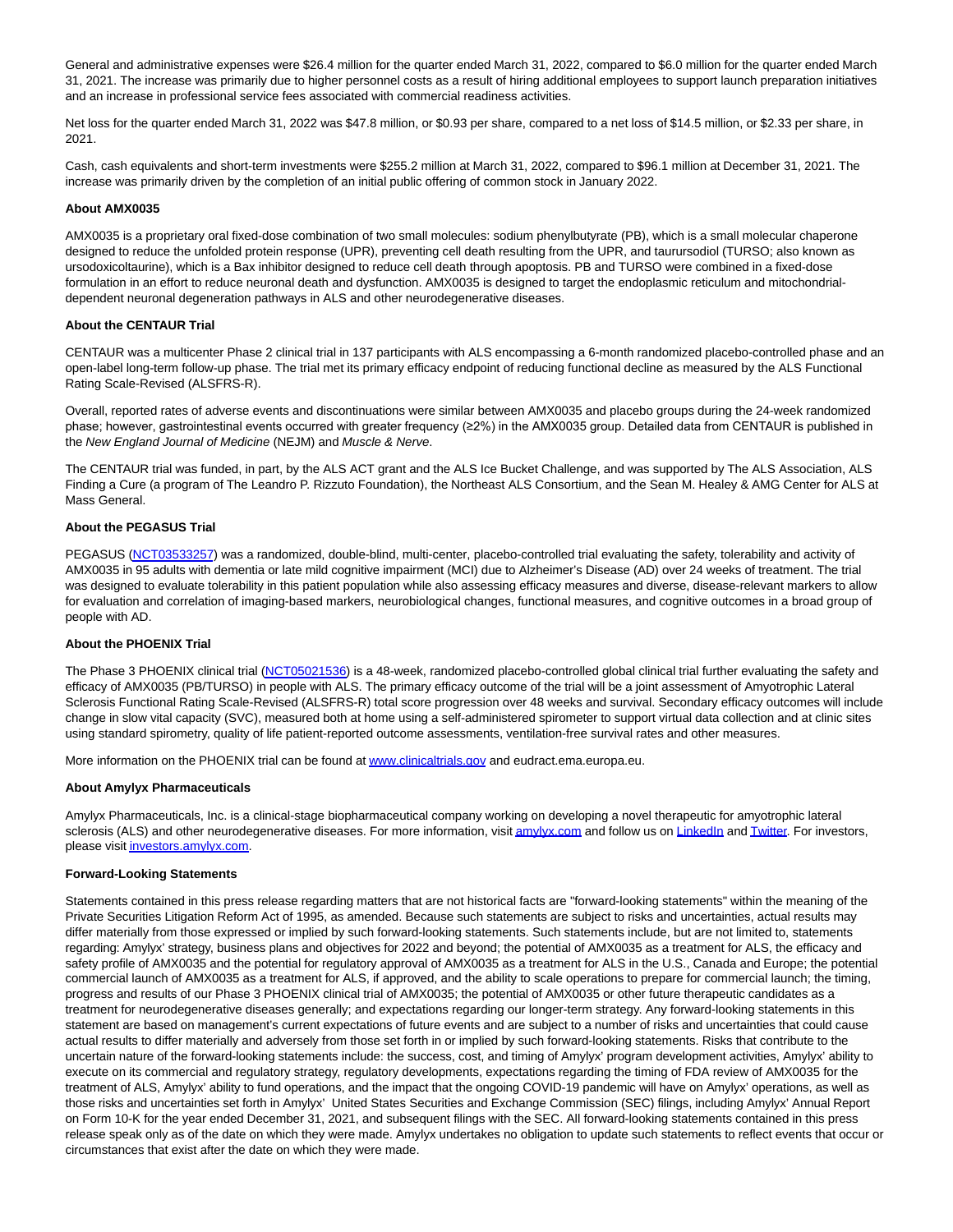## **AMYLYX PHARMACEUTICALS, INC. CONDENSED CONSOLIDATED BALANCE SHEETS UNAUDITED (in thousands)**

|                                                                                              | March 31, December 31, |            |  |
|----------------------------------------------------------------------------------------------|------------------------|------------|--|
|                                                                                              | 2022                   | 2021       |  |
| <b>Assets</b>                                                                                |                        |            |  |
| Cash, cash equivalents and short-term investments                                            | $$255,205$ $$96,118$   |            |  |
| Prepaid expenses and other current assets                                                    | 10,283                 | 5,392      |  |
| Deferred offering costs                                                                      |                        | 3,441      |  |
| Other assets                                                                                 | 8,950                  | 663        |  |
| <b>Total assets</b>                                                                          | \$274,438 \$105,614    |            |  |
| Liabilities, Redeemable Convertible Preferred Stock and Stockholders' Equity (Deficit)       |                        |            |  |
| Accounts payable and accrued expenses                                                        | \$26,301               | \$17,396   |  |
| <b>Other liabilities</b>                                                                     | 7,191                  | 35         |  |
| <b>Total liabilities</b>                                                                     | 33,492                 | 17,431     |  |
| Redeemable convertible preferred stock                                                       |                        | 239,351    |  |
| Stockholders' equity (deficit)                                                               | 240,946                | (151, 168) |  |
| Total liabilities, redeemable convertible preferred stock and stockholders' equity (deficit) | \$274,438 \$105,614    |            |  |
| AMYLYX PHARMACEUTICALS, INC.<br>TEMENTO OF OBERATION                                         |                        |            |  |

**CONDENSED CONSOLIDATED STATEMENTS OF OPERATIONS**

**UNAUDITED**

**(in thousands, except share and per share data)**

|                             | <b>Three Months Ended March</b><br>31, |  |           |           |
|-----------------------------|----------------------------------------|--|-----------|-----------|
|                             | 2022                                   |  | 2021      |           |
| Operating expenses:         |                                        |  |           |           |
| Research and development    | \$21,464                               |  | \$6,864   |           |
| General and administrative  | 26,350                                 |  | 6,004     |           |
| Total operating expenses    | 47,814                                 |  | 12,868    |           |
| Loss from operations        | (47, 814)                              |  | (12, 868) |           |
| Other income (expense), net | 112                                    |  | (1,655)   |           |
| Loss before income taxes    | (47, 702)                              |  | (14, 523) | $\lambda$ |
| Provision for income taxes  | 146                                    |  |           |           |